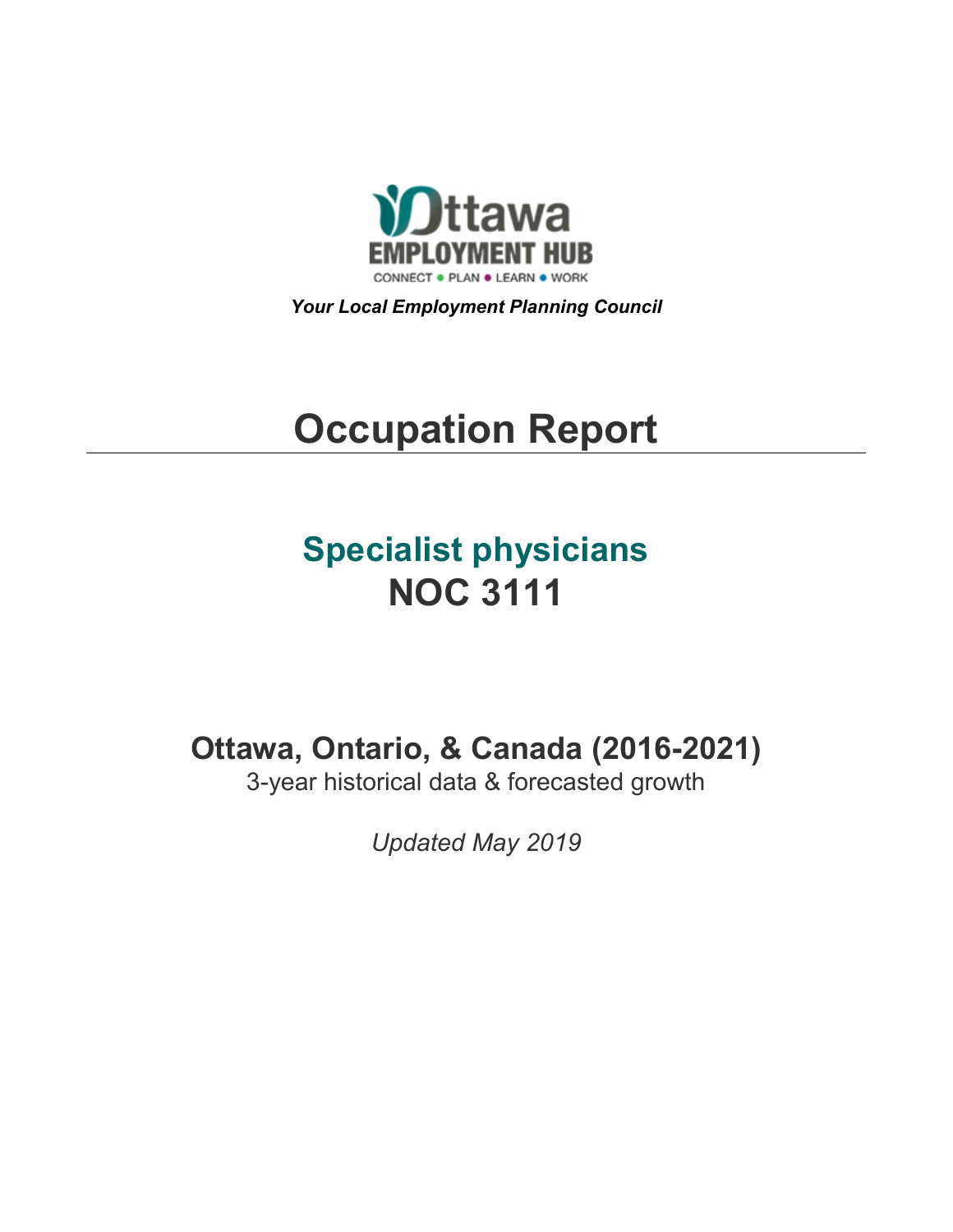

#### **Specialist physicians Ottawa Outlook**

NOC 3111 **Limited Eair Fair Good A A** 

*Based on past and forecasted growth.*

#### **A Local Snapshot**

- Employment in this occupation **increased in Ottawa from 2016 to 2018** (**5.8%**); it is forecast to **increase an additional 8.6%** over the next three years.
- **0.5%** were **unemployed in Ottawa in 2016; 1,185 (52.8%)** of those in this occupation were **selfemployed**.
- **Median hourly wage** for this occupation was **\$28.71**.
- **60.2%** of the 2018 jobs were in the **Offices of physicians** industry sector.
- Ottawa has a **higher share of this occupation** than the nation.
- **Provincially**, this occupation showed a net increase from 2016 to 2018 (**16.1%**); it is expected to increase an additional **7.2%** over the next three years.
- *Canada Job Bank* forecasted **good** employment potential for this occupation in Ottawa from 2018-2020.

#### **Overview**

| <b>Ottawa Jobs (2018)</b>          | <b>2,245</b> (53% self-employed = $1,185$ ) |                      |
|------------------------------------|---------------------------------------------|----------------------|
| 2016 Ottawa Unemployment Rate      | 0.5%                                        | Ontario<br>$0.8\%$   |
| Location Quotient to Nation (2018) | 1.49                                        |                      |
| Change in Jobs (2016 - 2018)       | 5.8%                                        | $(2018 - 2021)$ 8.6% |

*NOTE: Location quotient (LQ) is a way of quantifying how concentrated a particular occupation is in a region compared to the nation or province. A quotient of 1.00 means Ottawa has the same share of the occupation as the nation/province. A quotient higher than 1.00 means Ottawa has a greater share, and lower than 1.00 means Ottawa's share is lower than the average.*

### **OTTAWA | Percentile Earnings** *(not including self-employed)*



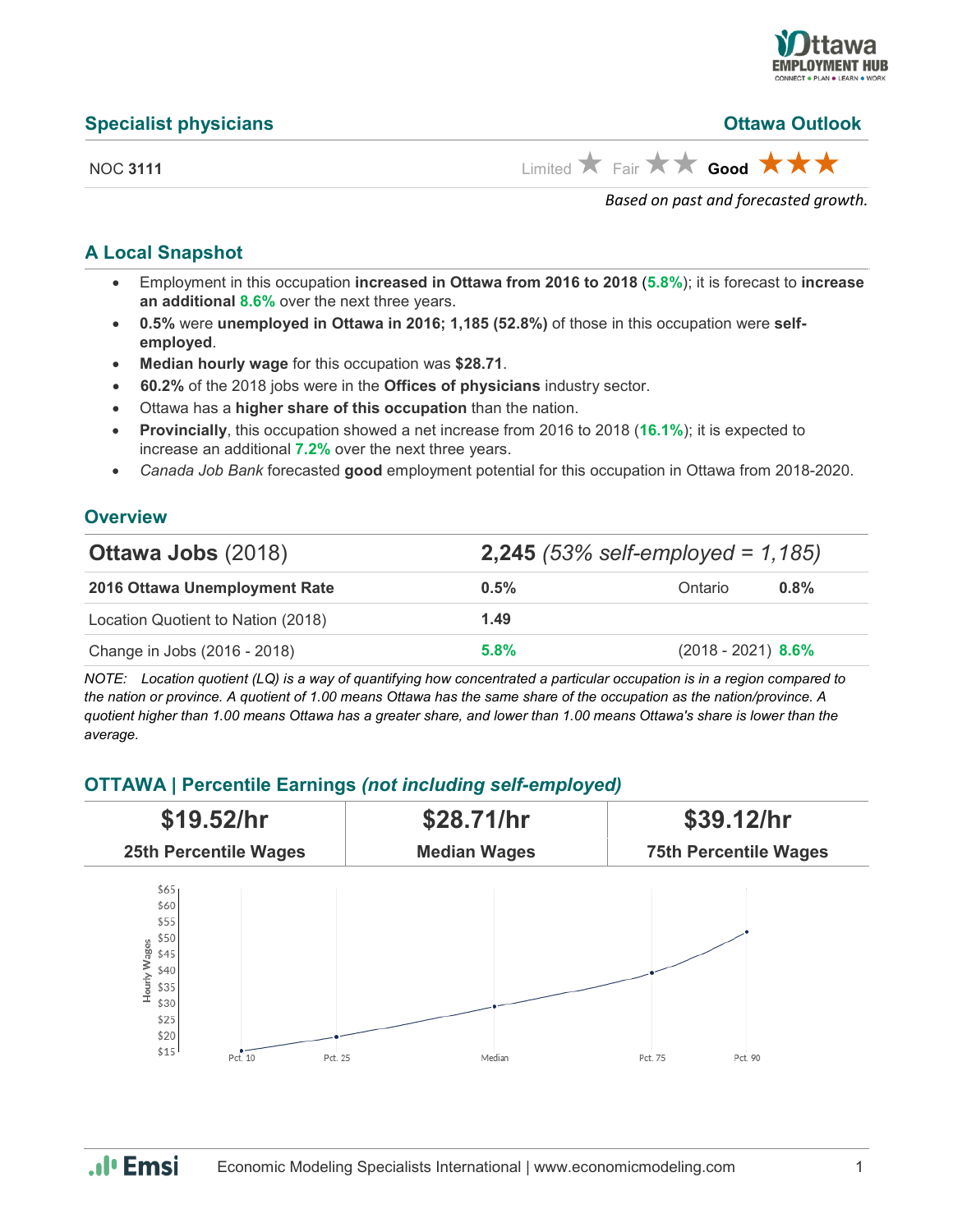

### **Ottawa | Growth**

| 2,122            | 2,437     | 315                | $14.8\%$             |
|------------------|-----------|--------------------|----------------------|
| <b>2016 Jobs</b> | 2021 Jobs | Change (2016-2021) | % Change (2016-2021) |

## **Regional Trends**



|           | <b>Region</b> |               | <b>2016 Jobs</b> | 2021 Jobs      | Change | % Change |
|-----------|---------------|---------------|------------------|----------------|--------|----------|
|           | Ottawa        |               | 2,122            | 2,437          | 315    | 14.8%    |
|           | Ontario       |               | 16,967           | 21,127         | 4,160  | 24.5%    |
|           | Canada        |               | 43,051           | 49,661         | 6,610  | 15.4%    |
|           |               | <b>Ottawa</b> |                  | <b>Ontario</b> |        | Canada   |
| 2016 Jobs |               | 2,122         |                  | 16,967         |        | 43,051   |
| 2017 Jobs |               | 2,218         |                  | 18,112         |        | 45,245   |
| 2018 Jobs |               | 2,245         |                  | 19,699         |        | 47,045   |
| 2019 Jobs |               | 2,316         |                  | 20,219         |        | 47,981   |
| 2020 Jobs |               | 2,380         |                  | 20,696         |        | 48,859   |
| 2021 Jobs |               | 2,437         |                  | 21,127         |        | 49,661   |

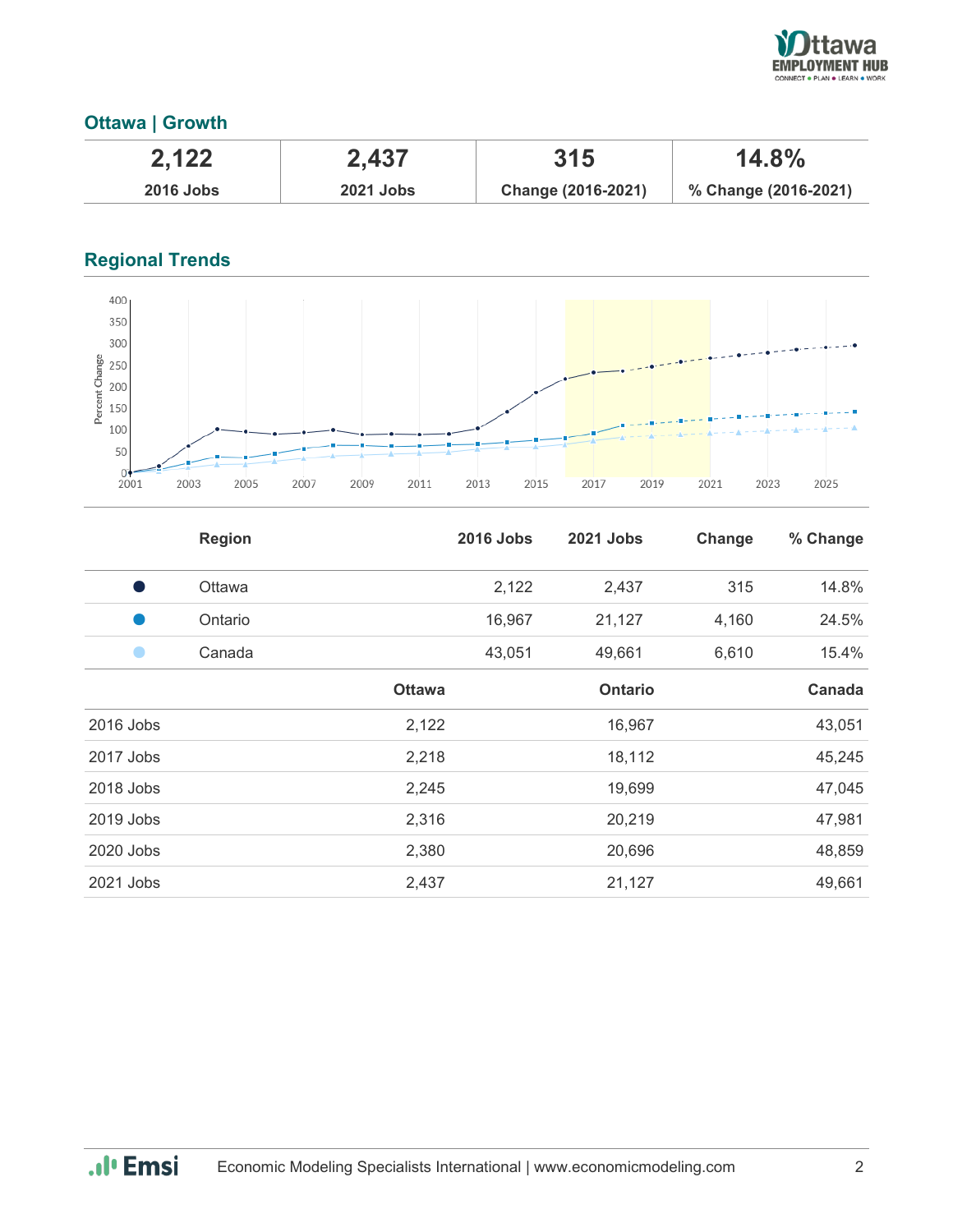

#### **Ottawa | Industries Employing this Occupation**

| <b>Industry</b>                                              | Occupation<br>Jobs in<br><b>Industry</b><br>(2018) | $%$ of<br>Occupation<br>in Industry<br>(2018) | % of Total<br>Jobs in<br><b>Industry</b><br>(2018) |
|--------------------------------------------------------------|----------------------------------------------------|-----------------------------------------------|----------------------------------------------------|
| Offices of physicians                                        | 1,352                                              | 60.2%                                         | 18.9%                                              |
| General medical and surgical hospitals                       | 555                                                | 24.7%                                         | 3.4%                                               |
| Specialty (except psychiatric and substance abuse) hospitals | 79                                                 | 3.5%                                          | 3.4%                                               |
| Offices of dentists                                          | 71                                                 | $3.1\%$                                       | 1.5%                                               |
| Other federal services (9112-9119)                           | 38                                                 | 1.7%                                          | $0.0\%$                                            |

*NOTE: Inverse staffing patterns provides a table of percentages that shows how regional occupations are divided up among regional industries. For example, an inverse staffing pattern for registered nurses may show that 70% of RNs are employed by hospitals, 10% by local government (i.e., public schools), 10% by nursing homes, and 10% by offices of physicians.*

#### **Educational programs and completions in Ottawa** *(public institutions only***)**

| 4<br>Programs (2016) |                                                                     | 345<br><b>Completions (2016)</b> |                           |
|----------------------|---------------------------------------------------------------------|----------------------------------|---------------------------|
| <b>CIP Code</b>      | Program                                                             |                                  | <b>Completions (2016)</b> |
| 51.09                | Allied health diagnostic, intervention and treatment<br>professions |                                  | 167                       |
| 51.12                | Medicine (MD)                                                       |                                  | 156                       |
| 51.11                | Health/medical preparatory programs                                 |                                  | 22                        |
| 60.05                | Medical residency programs - subspecialty<br>certificates           |                                  | $\Omega$                  |

*NOTE: EMSI Analyst uses Statistics Canada's PSIS data to compile completions for postsecondary programs offered in Canada, classified by the 2016 CIP codes. 2016 data includes those who graduated in spring 2017.*

## **Job Postings by Month**

.. I<sub>'</sub> Emsi



*NOTE: Based on newly published job postings first found between January 01, 2018 and December 31, 2018 AND location is Ottawa Census Sub-division, Vicinity Jobs.*